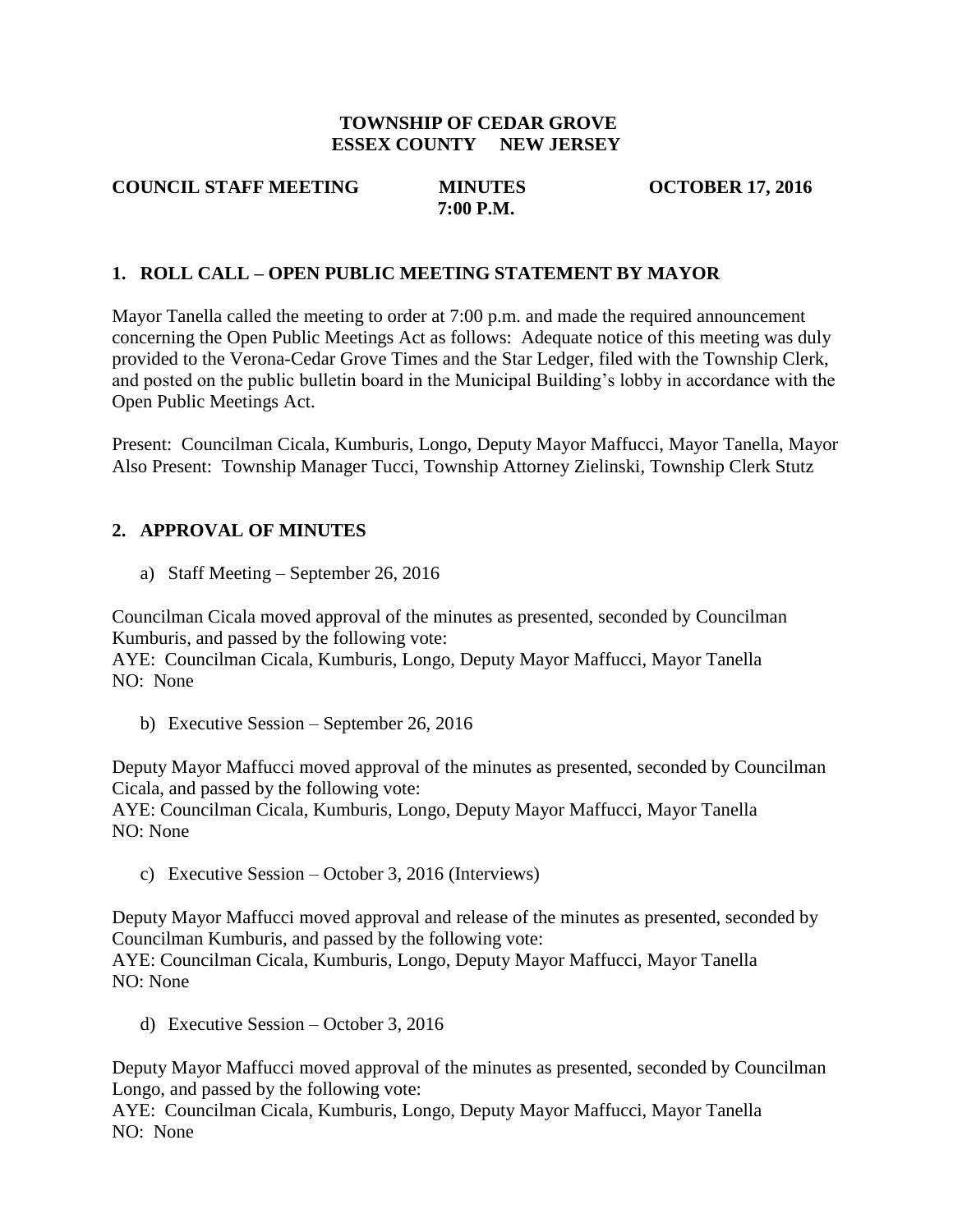### **3. TOWNSHIP MANAGER**

- a) UCC Changes The Township Manager explained that the proposed changes to eliminate permit requirements for certain residential ordinary maintenance present safety concerns. The Manager noted that the EC Code Enforcement Official Association is requesting assistance from elected officials to oppose the proposed changes by approving a resolution, to which the governing body agreed.
- b) Abandoned Properties The Manager noted the Code Enforcement Official's request to adopt an ordinance to provide a mechanism to address property maintenance issues through creditor accountability. There was consensus to introduce an ordinance similar to the one adopted in Fairfield.

The Manager commended the Recreation Director for the pumpkin painting event held at Morgan's Farm in conjunction with the outdoor movie sponsored by the Municipal Alliance Committee. The Manager noted the Municipal Engineer's recommendation to reject the sole snow removal bid as it was substantially higher than last year, to which the governing body agreed. The Manager also provided the proposed 2017 municipal holidays and Council meeting schedule to which the governing body agreed. Mr. Tucci requested that the Township Attorney review the proposed date for the reorganization meeting prior final confirmation.

- **4. TOWNSHIP ATTORNEY** Attorney Zielinski requested an executive session to discuss Coptic Church litigation and COAH litigation.
- **5. TOWNSHIP CLERK** The Clerk noted a request for presentation of a proclamation at the November  $7<sup>th</sup>$  public meeting for pancreatic cancer awareness, to which the governing body agreed.

## **6. COUNCIL REPORTS**

Mayor Tanella encouraged residents to visit the Recreation Dept. facebook page.

Deputy Mayor Maffucci advised that the current start-up redevelopment committee reviewed the proposed ordinance to formally establish the committee and had some questions. With consent of the governing body, Deputy Mayor Maffucci introduced member Robbie Vargo who posed questions to the Township Attorney on behalf of the committee. Following discussion, there was consensus that Mr. Vargo share the information provided by the Township Attorney with the committee before moving forward with the proposed ordinance. Deputy Mayor Maffucci advised that the Environmental Commission is seeking endorsement from the governing body of the Township's current green grounds and maintenance policy and tree cover goals by resolution, to which the governing body agreed. Deputy Mayor Maffucci noted the upcoming 2nd annual Breast Cancer Awareness Walk at Panther Park scheduled for Saturday, October 22<sup>nd</sup>. Deputy Mayor Maffucci reported that the Essex County Surrogate would like to attend a public meeting to make a presentation. There was consensus for the Clerk to coordinate.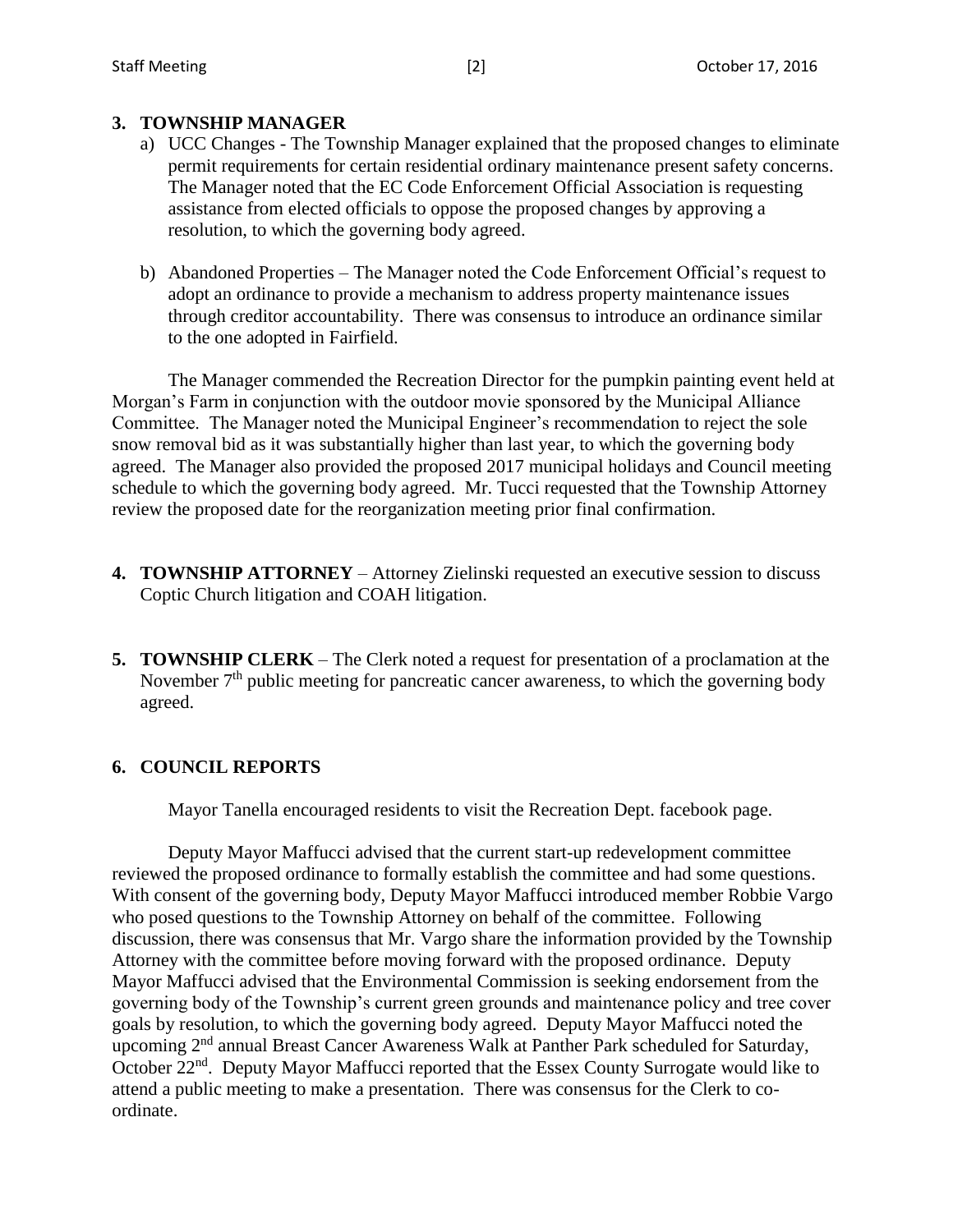Councilman Cicala suggested consideration of participation in the "Blue Line Campaign", a visible expression of local support for the Police Dept. by painting a blue line down the center Pompton Ave. through the business district (from Grove Ave. to E. Bradford Ave.). The Manager advised that authorization from the State is necessary as Pompton Ave. is a State highway. There was consensus to seek the State's authorization.

Councilman Kumburis commented on the success of the Halloween movie night event and the Municipal Alliance's desire to expand it into an annual fall community event.

## **7. NEW BUSINESS**

a) To consider resolution concerning insertion of special item of revenue

The following resolution had been posted on the bulletin board, and a brief synopsis was given by the Township Clerk:

**WHEREAS,** N.J.S.A. 40A:4-87, provides that the Director of Local Government Services may approve the insertion of a special item of revenue in the Municipal Budget of the Township of Cedar Grove for 2016 when such items shall have been available by law and the amount thereof was not determined at the time of adoption of the budget; and

**WHEREAS,** said Director may also approve the insertion of any item of appropriation of equal amount;

**NOW, THEREFORE, BE IT RESOLVED**, by the Township Council of the Township of Cedar Grove, Essex County, New Jersey, that it hereby requests that the Director of the Division of Local Government Services to approve the insert of an item of revenue in the budget of the year 2016 in the sum of \$2,986.16, which is now available as a revenue from the Body Armor Replacement Fund Program, which is administered by the Division of Criminal Justice, pursuant to the provision of statute; and

**BE IT FURTHER RESOLVED** that a like sum of \$2,986.16 is hereby appropriated under the caption:

Body Armor Replacement Fund Program \$2,986.16

Councilman Longo moved adoption of the resolution, seconded by Councilman Kumburis and passed by the following vote:

AYE: Councilman Cicala, Kumburis, Longo, Deputy Mayor Maffucci, Mayor Tanella NO: None

b) To consider resolution concerning best practices checklist

The following resolution had been posted on the bulletin board, and a brief synopsis was given by the Township Clerk: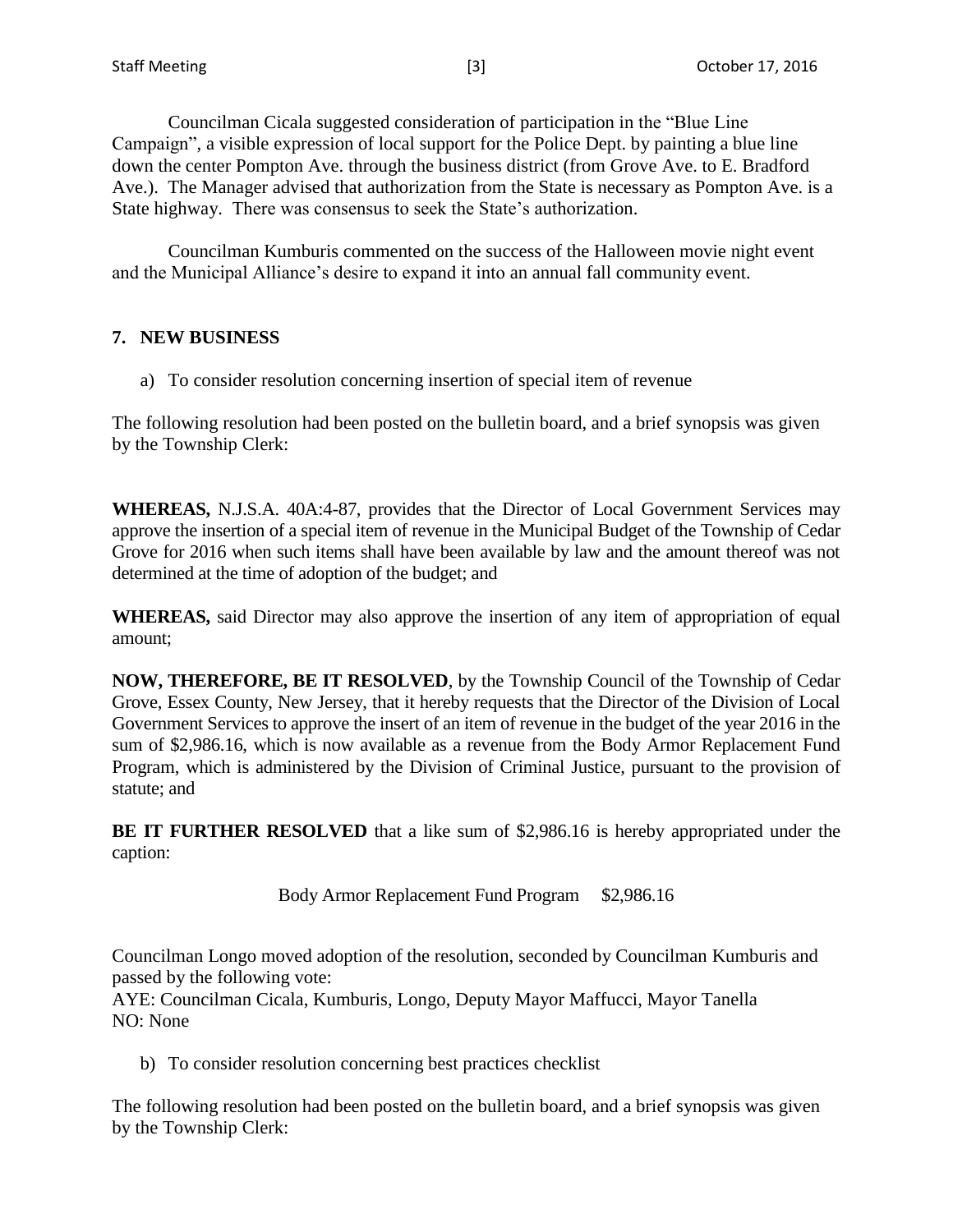**WHEREAS,** the State's Fiscal Year 2017 Appropriations Act (P.L.2016, c.10) requires a Best Practices Inventory be completed by each municipality; and

**WHEREAS,** the Chief Financial Officer has completed and submitted the Best Practices Inventory to the Township Manager; and

**WHEREAS,** the Township Manager has provided a copy of said inventory to the Township Council; and

**WHEREAS,** the required certifications have been made and the inventory has been submitted to the Division of Local Government Services; and

**WHEREAS**, the Township Manager has reviewed and discussed the results of the inventory with the Township Council during its regular public meeting of October 17, 2016.

**NOW, THEREFORE, BE IT RESOLVED,** by the Township Council that the Best Practices Inventory has been reviewed by the Township Council.

Councilman Cicala moved adoption of the resolution, seconded by Councilman Kumburis, and passed by the following vote:

AYE: Councilman Cicala, Kumburis, Longo, Deputy Mayor Maffucci, Mayor Tanella NO: None

c) To consider resolution concerning Green Grounds Maintenance policy

**WHEREAS,** the Township of Cedar Grove is desirous of ensuring that municipal parks, gardens, and landscaped areas are managed in the most efficient and environmentally friendly manner; and

**WHEREAS**, such landscaping efforts include use of low-maintenance plantings, maximizing water conservation, minimizing surface run-off, utilizing recycling and composted materials, and eco-friendly approaches to pest management as set forth by Integrated Pest Management.

**NOW, THEREFORE, BE IT RESOLVED,** by the Township Council that hereby endorses the above referenced Green Grounds and Maintenance Policy.

**BE IT FURTHER RESOLVED** that said endorsement is approved at the request of the Township's Green Team to support efforts to attain Sustainable New Jersey certification.

Councilman Kumburis moved adoption of the resolution, seconded by Councilman Longo, and passed by the following vote:

AYE: Councilman Kumburis, Longo, Maffucci, Deputy Mayor Tanella, Mayor Chiusolo NO: None

d) To consider resolution concerning Township tree cover goal

**NOW, THEREFORE BE IT RESOLVED** that the Township Council also endorses the Township's current municipal tree canopy goal to achieve a 4.9% increase in tree canopy over 10 years to 35% as contained in the Township's Community Forestry Management Plan.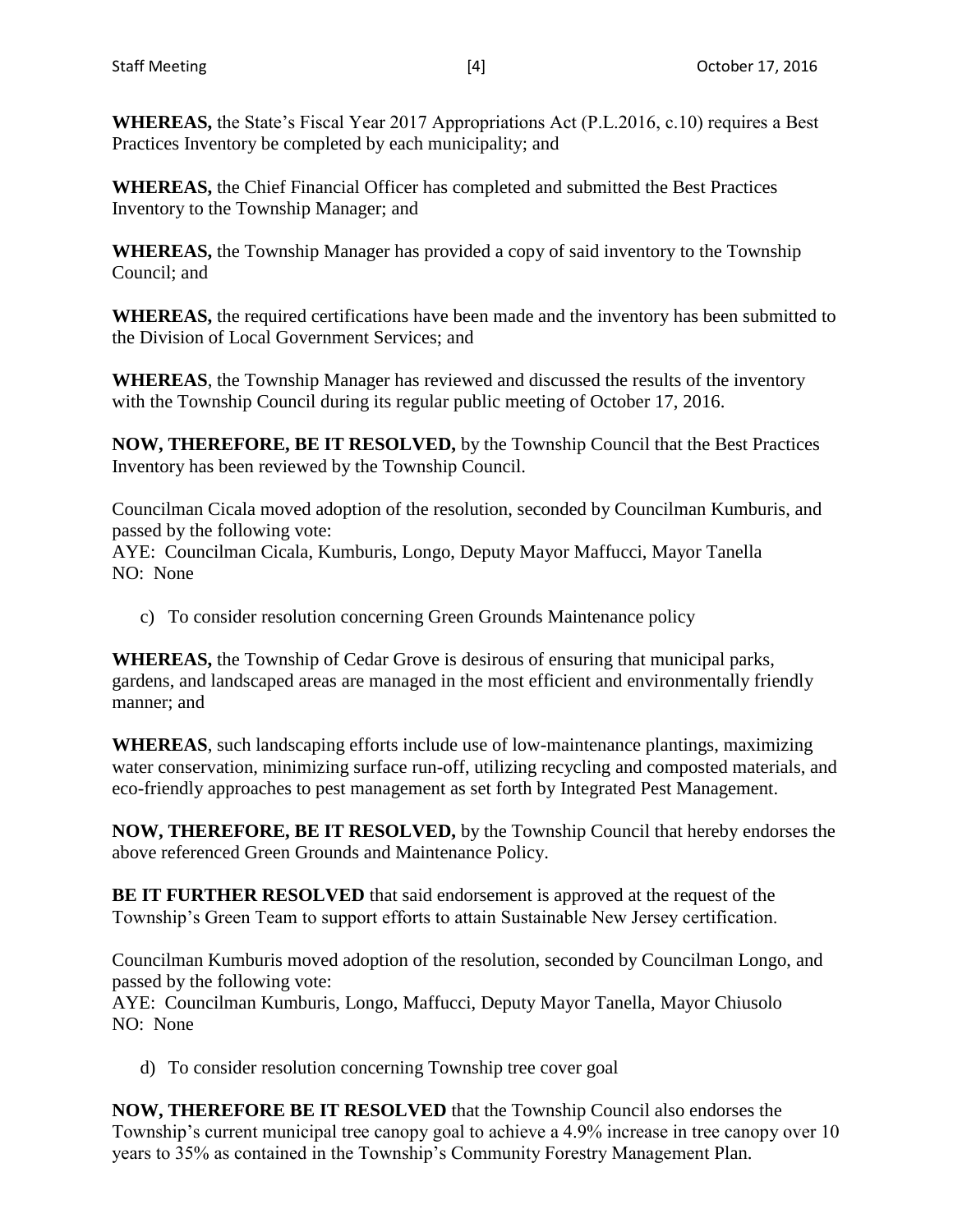**BE IT FURTHER RESOLVED** that said endorsement is approved at the request of the Township's Green Team to support efforts to attain Sustainable New Jersey certification.

Councilman Kumburis moved adoption of the resolution, seconded by Councilman Longo, and passed by the following vote:

AYE: Councilman Cicala, Kumburis, Longo, Deputy Mayor Maffucci, Mayor Tanella NO: None

## **8. APPROVAL OF BILLS**

The Bill Resolution was read by title and amount as follows:

BE IT RESOLVED by the Township Council of the Township of Cedar Grove, County of Essex, New Jersey, that the attached summary of bills having been duly audited and found correct be and they are thereby ordered paid and that warrants be drawn on the Treasurer in the aggregate amount of \$ 2,484,118.96.

Councilman Longo moved adoption of the resolution, seconded by Councilman Kumburis, and passed by the following vote:

AYE: Councilman Cicala, Kumburis, Longo, Deputy Mayor Maffucci, Mayor Tanella NO: None

## **9. PUBLIC COMMENT**

Mayor Tanella opened this portion of the meeting to anyone wishing to be heard. There being no one else present wishing to be heard, Mayor Tanella closed this portion of the meeting.

## AUTHORIZATION TO GO INTO EXECUTIVE SESSION

WHEREAS, Section 8 of the Open Public Meetings' Act (N.J.S.A.10:4-12 (b) (1-9) permits the exclusion of the public from a Meeting of the Mayor and Council in certain circumstances; and

WHEREAS, the Mayor and Council of the Township of Cedar Grove are of the opinion that such circumstances exist.

NOW, THEREFORE, BE IT RESOLVED by the Mayor and Council of the Township of Cedar Grove, County of Essex, State of New Jersey that:

- 1. The public shall be excluded from discussion of any action on the Executive Session of the Meeting of the Mayor and Council of October 17, 2016.
- 2. The general nature of the subject matters to be discussed is Coptic Church litigation and COAH litigation.
- 3. It is anticipated at this time that the above stated subject matter will be made public as soon thereafter as it is deemed in the public interest to do so.